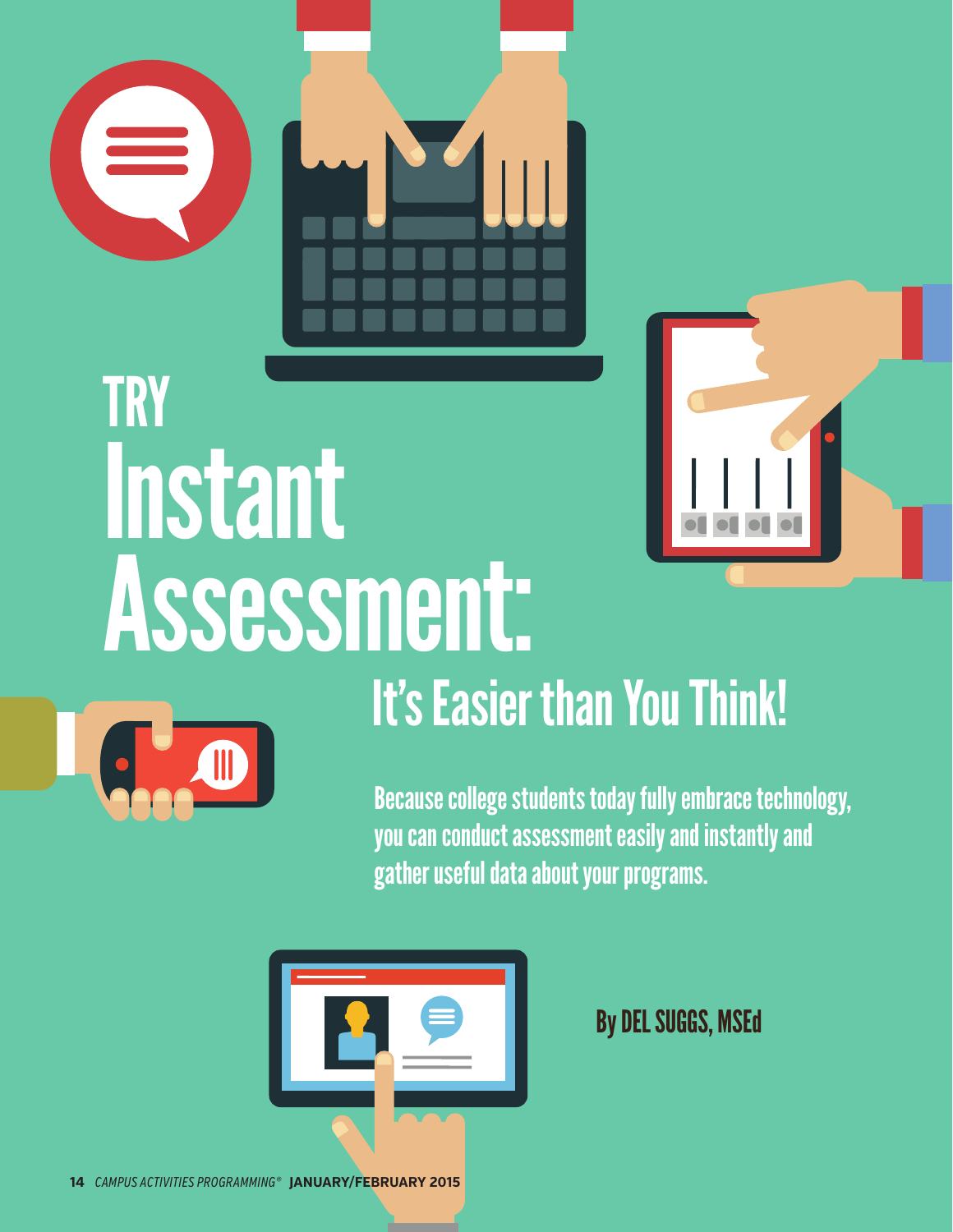Assessment is one of the most dreaded words in higher education. That's understandable, as assessing learning in the world of student activities can be daunting. It's challenging to create learning outcomes, to build an assessment tool, to administer the assessment, and then to analyze the data. That's not to mention all those surveys you must score and tabulate.

I may have created a solution for you. I call it "Instant Assessment," and it allows you to collect data from your students at the conclusion of a program or event and have it immediately available. I use this technique in all my presentations to determine the effectiveness of my programs, and you can, too.

Before we begin, please download a QR code scanner on your cell phone or tablet. You've seen those funny square boxes with the squiggly lines everywhere you go. Even if you know that they are called QR codes, there is a good chance you've never bothered to install a QR code reader on your device. Do that right now, please.

## What Is Instant Assessment?

With today's college students fully embracing technology, some basic and general assessment can be done electronically. This concept of instant assessment allows students to complete your assessment tool in a very simple and immediate manner using the devices they have with them constantly: their cell phones.

When I first devised this technique, I discussed it with Dr. Gwen Dungy, Executive Director Emeritus of NASPA. "I think you have an innovative idea here," she said. "I agree that we should capture as much feedback from students as possible, and they will define the medium."

Here's how it works: first, you develop some simple, assessable learning outcomes. Then you create a simple online survey to assess those outcomes. Next, you create QR codes to allow students to easily complete your survey.

Then—when the program or event is over—you return to your office, log on to your Google account, and take a look at all the data you've collected—or, rather, that your students have assembled for you.

# What Is Assessment in General?

Assessment is essentially a measurement process of the learning that has either taken place or can take place. Assessment is comprised of all activities that teachers and students undertake to get information that can be used diagnostically to alter teaching and learning (Black and Wiliam, 1998).

Assessment is important because it determines the effectiveness of learning. It's an important diagnostic tool that can be used to improve learning. Assessment is a valuable tool in evaluating the teaching/learning process on campus—both in academic affairs and in student affairs. It's also important because your boss expects you to do it.

It's particularly challenging, though, because many student affairs professionals come to the field from other disciplines. Because these individuals don't have an academic background in student affairs, they often don't have the training to do assessment (Seagraves & Dean, 2010).

# Begin with Learning Outcomes

Learning outcomes define what is to be learned. They establish conditions for success and the means of determining that learning has occurred. Learning outcomes express the specific goals of learning experiences. They state what a student should be able to know, do or value as a result of engaging in that learning experience.

Learning outcomes are specific to a particular event or program. You should create learning outcomes that reflect the learning that will occur at the program, but also include the overall mission of your institution as embraced in the CAS (Council for the Advancement of Standards in Higher Education) or *Learning Reconsidered* (NASPA).

Here is a very simple technique for developing learning outcomes.

# The ABC's of Learning Outcomes

- Audience: the students
- Behavior: what they should learn
- Condition: the teaching event
- Degree of Achievement: the amount of learning that is expected
- (R. Heinich, M. Molenda, J. Russell, S. Smaldino, 2002).

# Developing Learning Outcomes

Follow this formula: Condition, Audience, Behavior and (sometimes) Degree.

Here is an example without Degree:

(Condition) "After attending the leadership conference," (Audience) "students" (Behavior) "will identify servant leadership behaviors."

Here is an example with Degree:

(Condition) "After viewing the film *Snow White*," (Audience) "the audience" (Behavior) "will be able to name" (Degree) "at least five of the seven dwarfs."

This ABC and sometimes D method will enable you to create straightforward and easily assessable learning outcomes. Just remember to keep your outcomes simple and assessable, though. With instant assessment, students can't write an essay or explain a complex concept. They can, however, perform actions like "list" or "identify" or answer true/false and multiple-choice questions. That should allow you to achieve some basic assessment about the effectiveness of your programs.

As a starting point, I would suggest you create three to five learning outcomes for the program or event you want to assess. These learning outcomes should reflect the learning you actually expect to take place at the specific program or event.

# Create Your Assessment Tool

While Survey Monkey, Survey Console, and Zoomerang may be the most familiar names in online surveys, there is another source you should consider: Google. You can create your own survey in Google Drive (formerly called Google Docs) with beautiful graphics and all the form elements you will need, while at the same time being able to export all answers into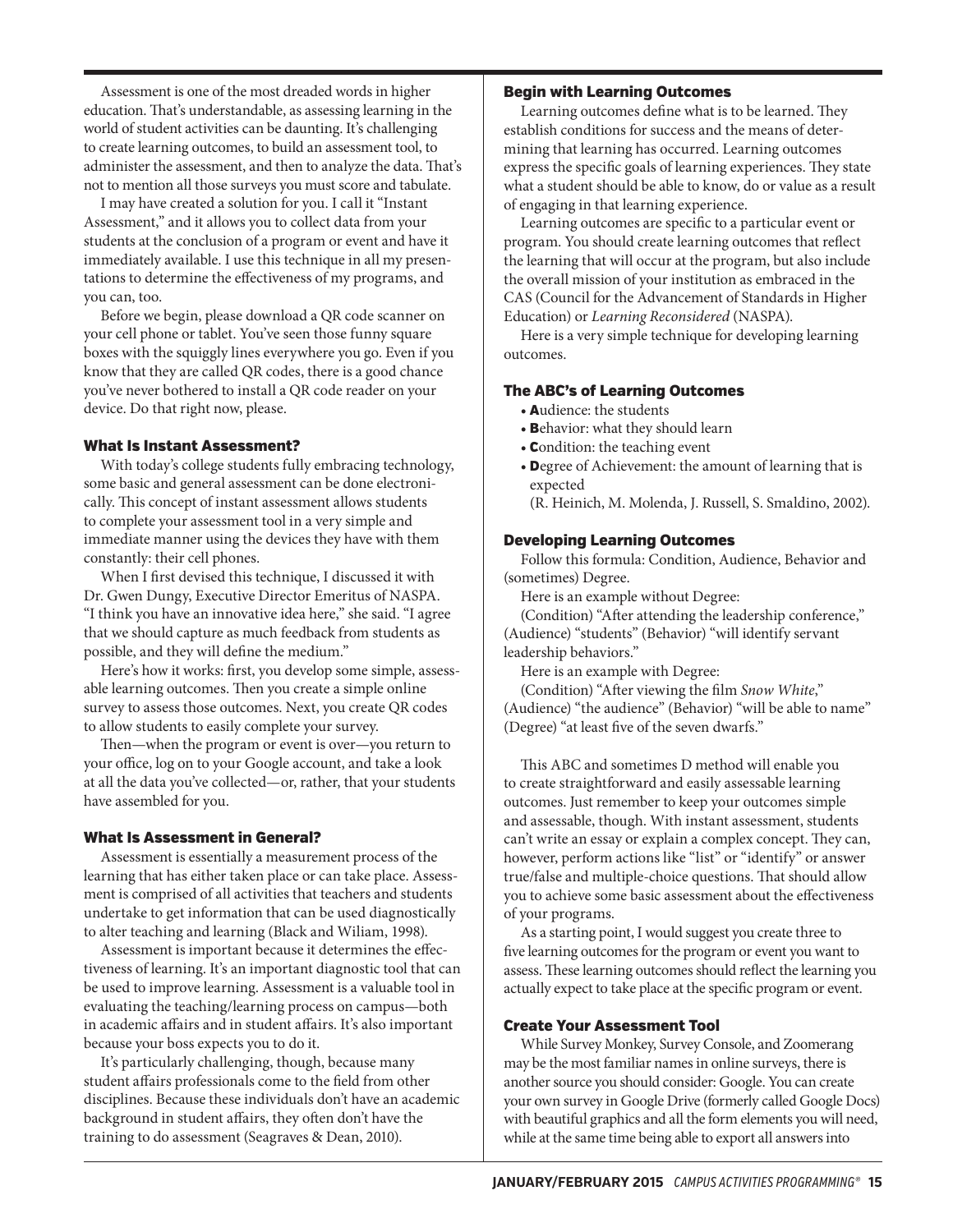#### Excel or get great graphs of the responses, all for free. Here is the step-by-step process: **Create a Google account.** If you have a Gmail account or an Android phone, you already have a Google account. If not, I'd suggest you create a Gmail account—you may find it useful for your personal email. You can use that to access all the different services that Google offers. Log into Google. When you go to the Google homepage, the login is at the top right side. Click on "Drive" on the top menu bar. Look on the left side. There is a red box that reads "create." When you click on that, it opens a drop-down menu. Click on "Form." At this point, you can begin to create your survey. At the top, enter the name of the survey and any instructions or clarifications. Don't worry: you can always edit or enter this later if you want. One sample question is automatically created for your form, which you can edit as desired. You can change the question type to be text, paragraph text, multiple choice, or checkboxes, or choose from a list, scale or grid. Click "Add Item" in the lower left corner to add more questions. Notice that you can make questions "required" by clicking the checkbox at the bottom of the question **Share your survey.** At the top right of your Google Form editing window is a menu button that reads, "Send form." Click on this to open a window with a link to your "live" public form. This is the link you want to click and copy so you can share it with the students who will respond to your survey. This is the link to your assessment, but it's unwieldy. Let's make it even easier for your students to complete by creating a QR code. Use QR Codes The next step is to create QR codes so your student respondents can complete the assessment tool on their smartphones. QR stands for Quick Response, just what you want for instant assessment. QR codes were originally created by Toyota to keep track of parts. QR codes are very simple two-dimensional bar codes. What makes them so useful is they can still be read if much of the code is unreadable. Some QR codes can be understood by bar code readers with as little as 60% of the code intact. The most popular use of QR codes is to direct the user to a website. That's what you'll do here—direct your students to your online survey. But you should know that QR codes can perform many actions, from sending a text message to downloading an Best Practices in Conducting Assessment Surveys There are a few things you need to keep in mind when you create your own survey. We've all answered a lousy survey before, and you know how unprofessional it appears. Here are a few quick tips to point you in the right direction for your own assessment. • Make your questions as simple as possible. Use plain, conversational English, without jargon or slang. If you use an abbreviation, make sure you clarify it once. For example, the National Association for Campus Activities (NACA)—once you've named it, you can use just the abbreviation "NACA" afterward. • Use neutral wording on your questions. Be very careful not to imply the answer you might prefer. • Demographic questions should be last. You have a certain amount of goodwill among your respondents—don't waste it on the boring stuff. • Have an open-ended question at the end in case they want to tell you something you didn't think to ask! • Be careful with assumptions in your questions. For example, don't ask, "Did this program meet your expectations?" unless you have asked what those expectations were. Proofread and pilot your survey before you go live online and have several different selected people take the survey before you post it officially.

address card to calling a phone number and more. Start by shortening the huge URL you will get for your survey. There are lots of URL shorteners—TinyURL, bit.ly or goo.gl and more. I recommend using goo.gl. If you hadn't guessed, it's the URL shortener from Google. Copy and paste the long URL that links to your survey. Shorten the link with goo.gl, then click on "details" by the shortened link. It will present you with a QR code that you can also use to share the survey. Just copy it and paste it wherever you need to do so.

Make sure you are logged into your Google account when you shorten URLs and goo.gl will also show you statistics on how many people have accessed your survey via the shortened link. That's handy to see how many people are accessing your survey.

Test your QR code. This is very important. Take your own smartphone and use your bar code reader to scan your new QR code. Did it take you to your survey? If not, you need to double check your shortened URL and make sure the link to your survey is correct.

editing area. After you have finished editing a question, you click "done." You can edit it again by clicking the pencil icon on the right side of it. The second icon will duplicate the question, and the trash can will delete it. You can also click

Create questions that will assess the learning outcomes you've created for your event. Remember that you need clear and straightforward responses to your questions. Don't try to

**Customize with a theme.** This step is optional, but Google

Forms allows you to select different themes to make your surveys look more visually interesting and polished. There are many different designs, and you can change them at any time. Just click the "Change theme" button on the top menu bar. Personalize your form. After respondents submit your survey they will be shown a webpage that reads, "Thanks! Your response will now appear in my spreadsheet." You can customize this message if desired. You also can also choose to publish a response summary for respondents to see after

and drag to reorder your questions as desired.

make this instant assessment tool too complex.

they submit their own answers.